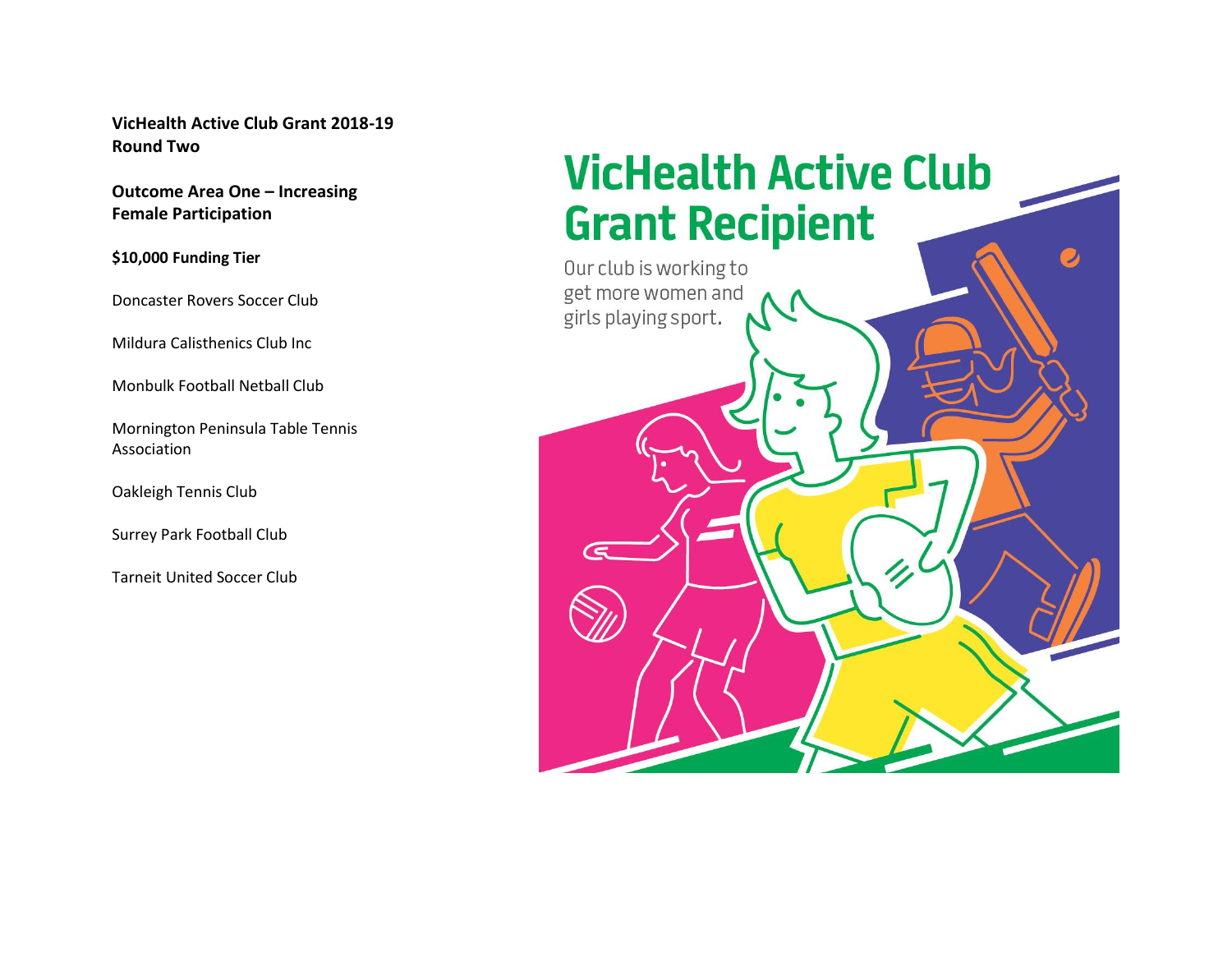## **\$3,000 Funding Tier**

All Girls Cricket as part of the Inner South East Cricket Association

Allansford Cricket Club Inc.

Altona Laverton Eagles Basketball Association

Altona Life Saving Club

Altona Roosters Rugby League Club

Anglesea Surf Life Saving Club

Aquinas Old Collegians Football Club Inc

Avenel Bowling Club

Axedale Golf Club

Azaad Sports & Cultural Club Melbourne Inc.

Belgrave Football Club Inc

Bendigo Ladies Basketball Association Inc

Birrarung Cycling Club Inc

Brunswick Cycling Club

Brunswick Hockey Club Inc.

Brunswick Junior Football Club Inc. Brunswick Zebras Football Club Bunyip and District Soccer Club Inc Bushrangers Basketball Victoria Calivil Football and Netball Club Camberwell Lacrosse Club Casey Crusaders Rugby Club Caulfield Lacrosse Club Centenary Park Tennis Club Central Highlands Orienteering Club Clifton Hill Cricket Club Cluden Cricket Club Cobram Roar Football Club Inc Coburg Cricket Club Colac Imperials Football Netball Club Colac Otway Rovers AFC

Colac Pony Club Inc.

Corner Inlet Pony Club Inc.

Country Hockey Umpires Inc

Creswick Football/Netball Club

Croydon & Districts Volleyball Association Inc

Dance & Roll

Dingley Football Club Inc.

Doncaster & Templestowe Badminton Association Incorporated

Donvale Netball Club Inc.

East Ringwood Football Club Inc

Eltham Calisthenics College

Eltham Lacrosse Club

Endeavour Hills Sports and Social Club

F.C Birrarung

Forest Hill Football Club

Frankston Dolphins Football Netball Club

Garfield Netball Club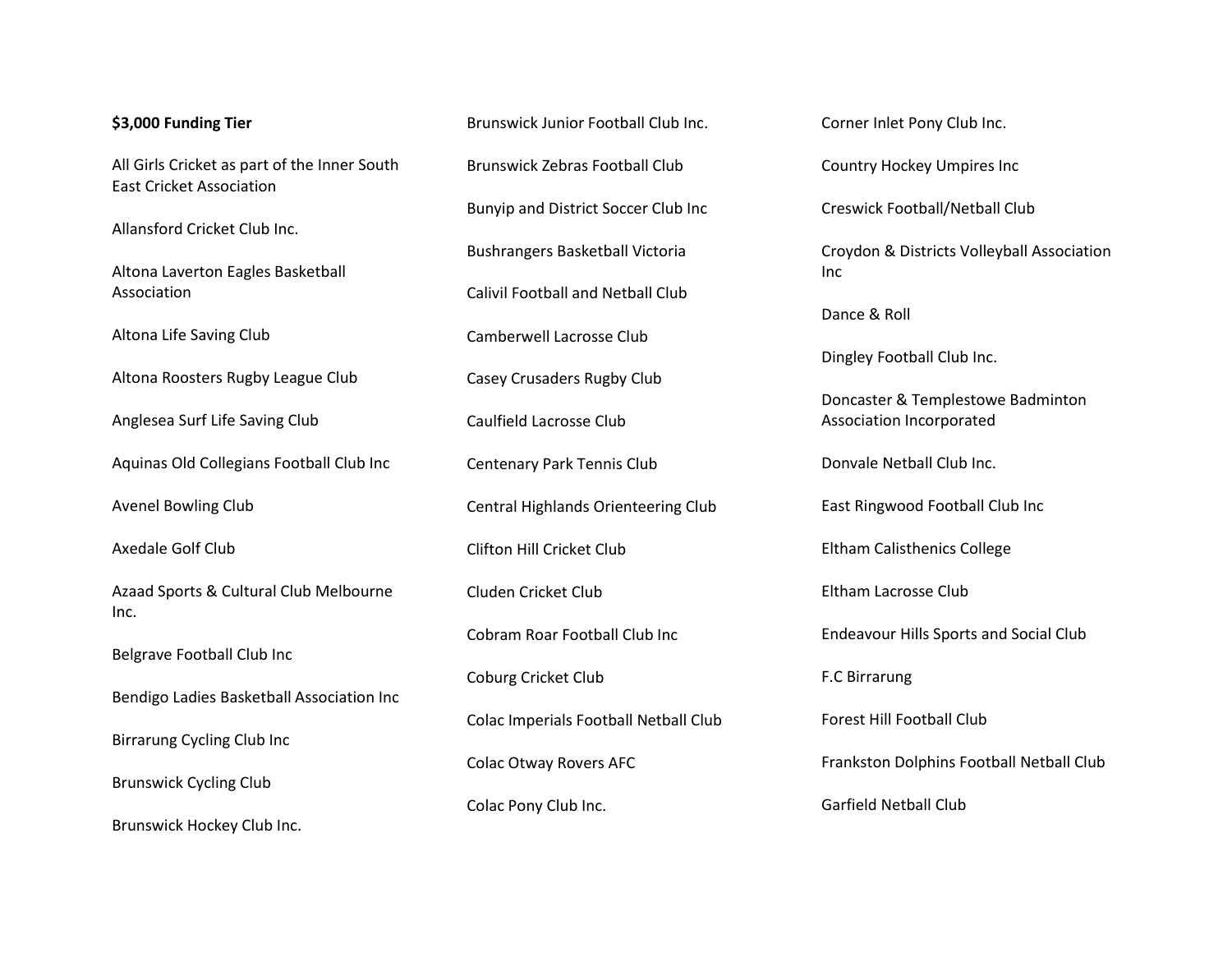Geelong Archers Inc Gippsland Lakes Roller Derby INC Gippsland Lakes Yacht Club Golden City Soccer Club Hanging Rock Cricket Club Healesville Football/Netball Club Heatherdale cricket club Heidelberg Football Club Horsham City Rowing Club Inc Inverleigh Bowls Club Kananook Sports Club Keilor Park Cricket Club Keon Park Soccer Club Kerang Football/Netball Club Kingston City Rollers Korumburra City Soccer Club La Trobe University Hockey Club

La Trobe University Soccer Club - Bendigo Campus

Laharum Sports Inc.

Lakes Entrance Netball Association

Latrobe United Womens Football Club

Laverton Bowling Club

Leongatha Golf Club

Macleod Junior Football Club

Malvern City FC

Manangatang & District Bowling Club

Melbourne University Gridiron Club Inc

Mentone & St. Bedes O.C Amateur Football Club Inc.

Mitchell Rangers Soccer Club Inc.

Moe Lions Junior Football Club Inc

Monash Ultimate Frisbee Club

Mornington Peninsula Badminton Inc.

Muckleford Cricket Club

Narre Warren Junior Football Club Neangar Park Golf Club Inc.

Nhill & District Sporting Club

Noradjuha Quantong Football & Netball Club

North East Roller Derby Inc.

North Shore Recreation Club

Northcote City Soccer Club

Northern Golf Club

Northern Socials Cricket Club

Norwood Heights Netball Club

Orbost Pony Club

Overport Park Tennis Club Inc.

Pakenham Lions Netball Club

Park Orchards Football Club Inc

Point Cook Soccer Club

PORTARLINGTON CRICKET CLUB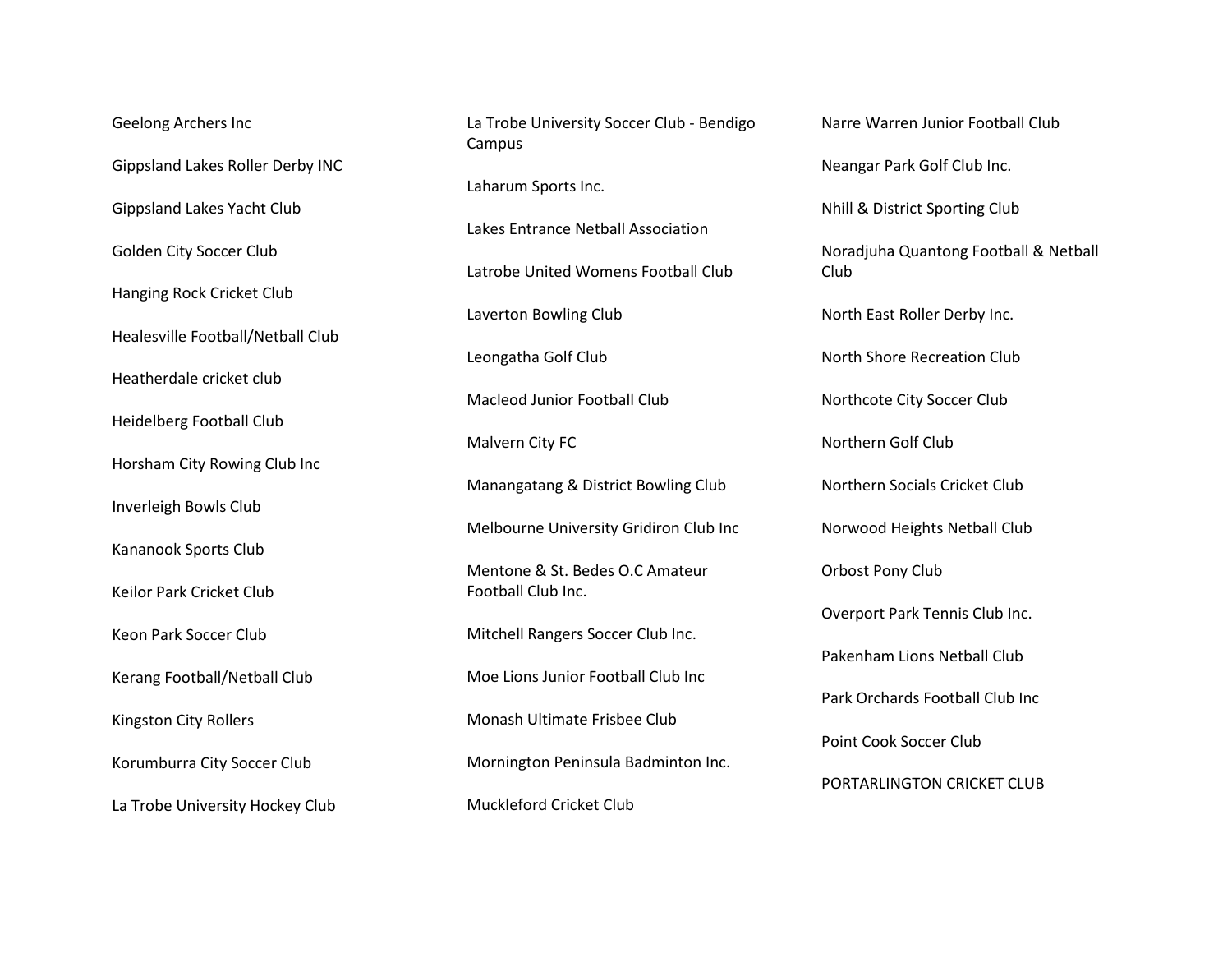Power House Junior Rugby Union Football Club Inc

Research-Lower Plenty Baseball Club Inc.

Ringwood Diving Club

Riverside Golf Club Mildura

Sandhurst Football Netball Club

South Belgrave Football Club Incorporated

South Sea Roller Derby Inc.

South Warrnambool Football/Netball Club

St Josephs Football/Netball Club

St Kevin's Old Boys Football Club

Stawell Soccer Club

Sunbury Football Club

Sunraysia Football Umpires Association Inc.

Sunraysia Volleyball Inc.

Surf Coast Football Club

Tarneit Titans Netball Club

Terang Cricket Club Terang/Mortlake Football/Netball Club The Moonee Ponds Bowling Club Inc Torquay Hockey Club Trafalgar Golf Club Incorporated Trafalgar Victory F.C. Inc. Traralgon Croquet Club Inc Undera Football Netball Club Upper Ferntree Gully Football Club Upwey Tecoma Bowls Club

Vermont Cricket Club

Vicsens Softball and Sports Club Inc

Victorian Amateur Football Association Umpires Association

VU Western Spurs Women's Football Team Inc.

Wangaratta Junior Magpies Football Club

Warrnambool Tri Club Inc.

Western Beaches Outrigger Canoe Club Inc Westgate Basketball Association Westside Suns Basketball Club Whittlesea United Soccer Club Williamstown Womens Lacrosse Club Wonthaggi United Soccer Club Y Rowing Incorporated Yarra Junior Football League Yarra Old Grammarians Football Club Yarrawonga Mulwala Table Tennis Association YCW Sporting and Social Club (Bendigo) Inc.

Yeti Soccer Club Inc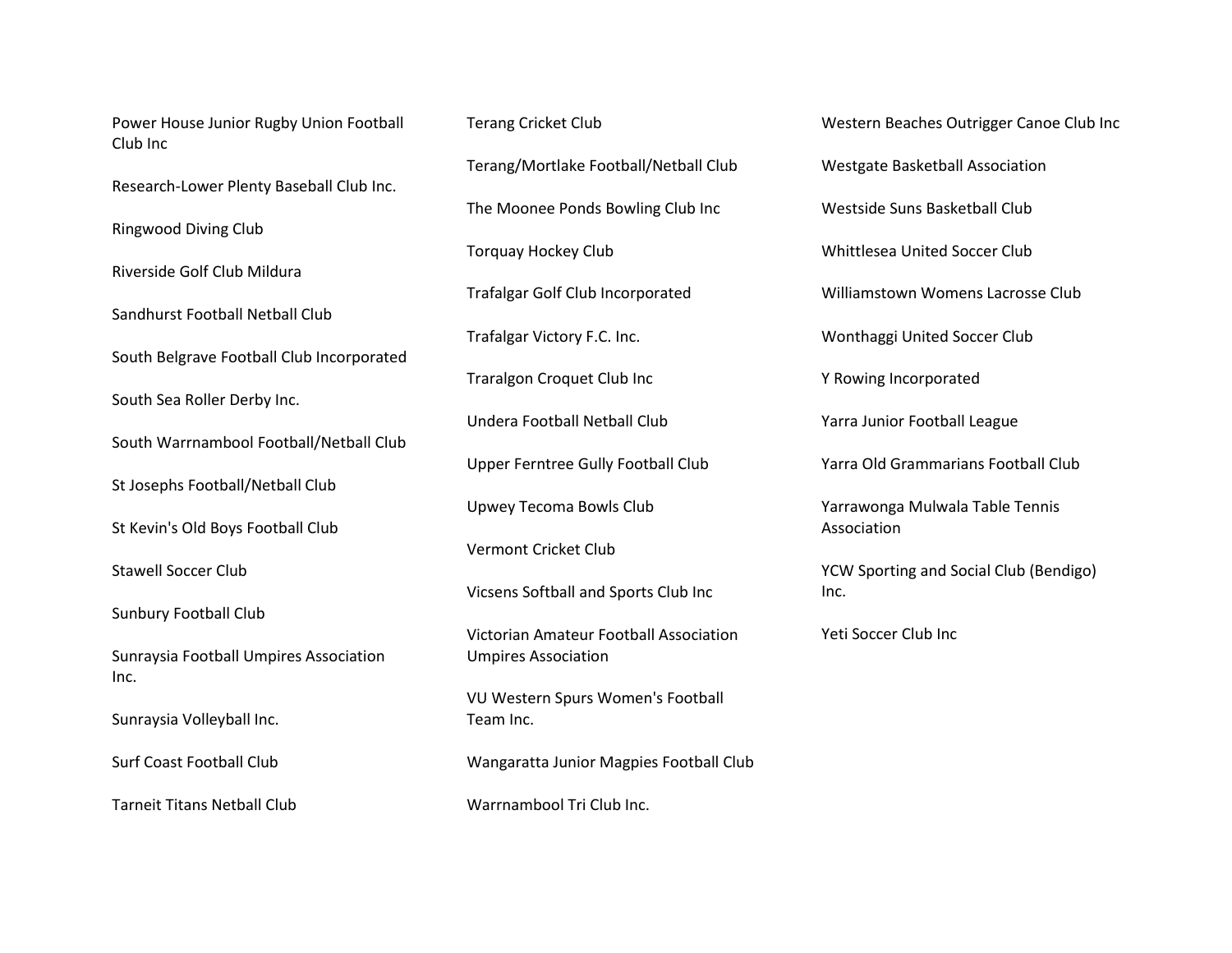**Outcome Area Two – Increasing Social and Modified Sport**

**\$10,000 Funding Tier** 

Ballarat Basketball Association Inc

Bendigo Basketball Association

## **VicHealth Active Club Grant Recipient**

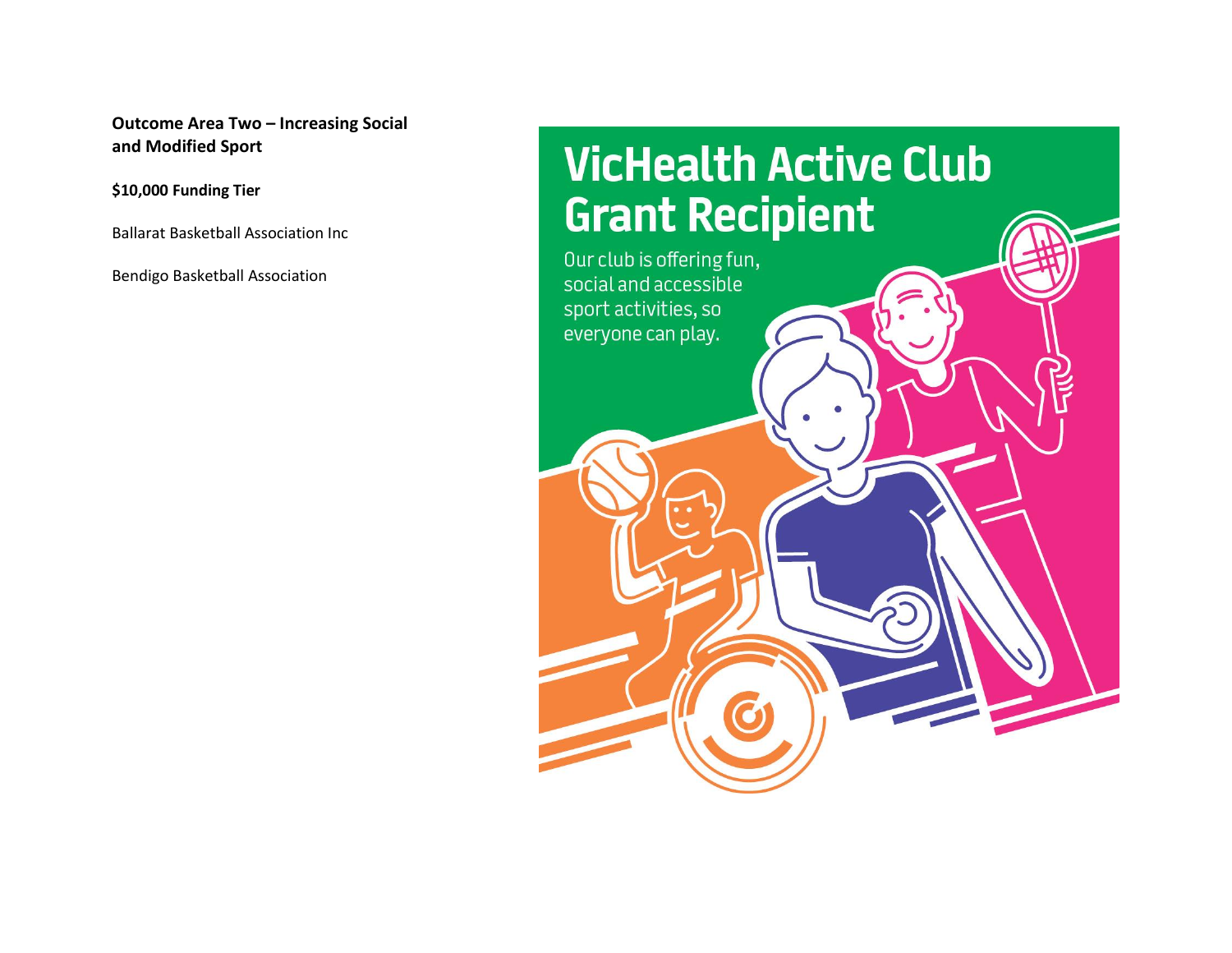## **\$3,000 Funding Tier**  Apollo Bay Sailing Club Barwon Heads Bowling Club Inc Beechworth and District Hockey Club Inc. Blackburn Cycling Club Boort Hockey Club Buchan Football Netball Club Buckley Ridges Cricket Club Castlemaine Golf Club Chelsea Bowling Club City of Geelong Bowls Club INC Cleeland United Soccer Club Inc. Clifton Springs Bowling Club Coatesville Bowling Club Inc Cobden Golf Club Croydon Ranges Football Club Daylesford Football Netball Club

Dimboola Golf Club Doncaster District Netball Association Elmore Tennis Club Inc Footscray Hockey Club Geelong Hockey Club Incorporated Gladstone Park Bowls Club Inc. Greensborough Hockey Club Gunditjmara Bulls Rugby Club Halls Gap Golf Club Hampton Park Basketball Association Heathmont Baseball Club Hopetoun Bowls Club Inc Horsham Hockey Club Inverloch Bowling Club Inc Jeparit Golf Club Kalkee Football and Netball Club Inc Keilor Bowls Club

Lara United Football Club Inc Leongatha Gymnastics Malvern Bowling Club Manningham Table Tennis Club Mazenod Panthers All Ability Football Club Melton Bowling Club Melton Hockey Club Inc Monash University Volleyball Club Inc Mordialloc Sailing Club Mt Martha Life Saving Club North Central Hockey Association Nyah West Golf Club Incorporated Otway District Football/Netball Club Phillip Island District Cricket Club Portland Golf Club Incorporated Power House Rugby Union Football Club Riding for the Disabled Association of Victoria - Seymour